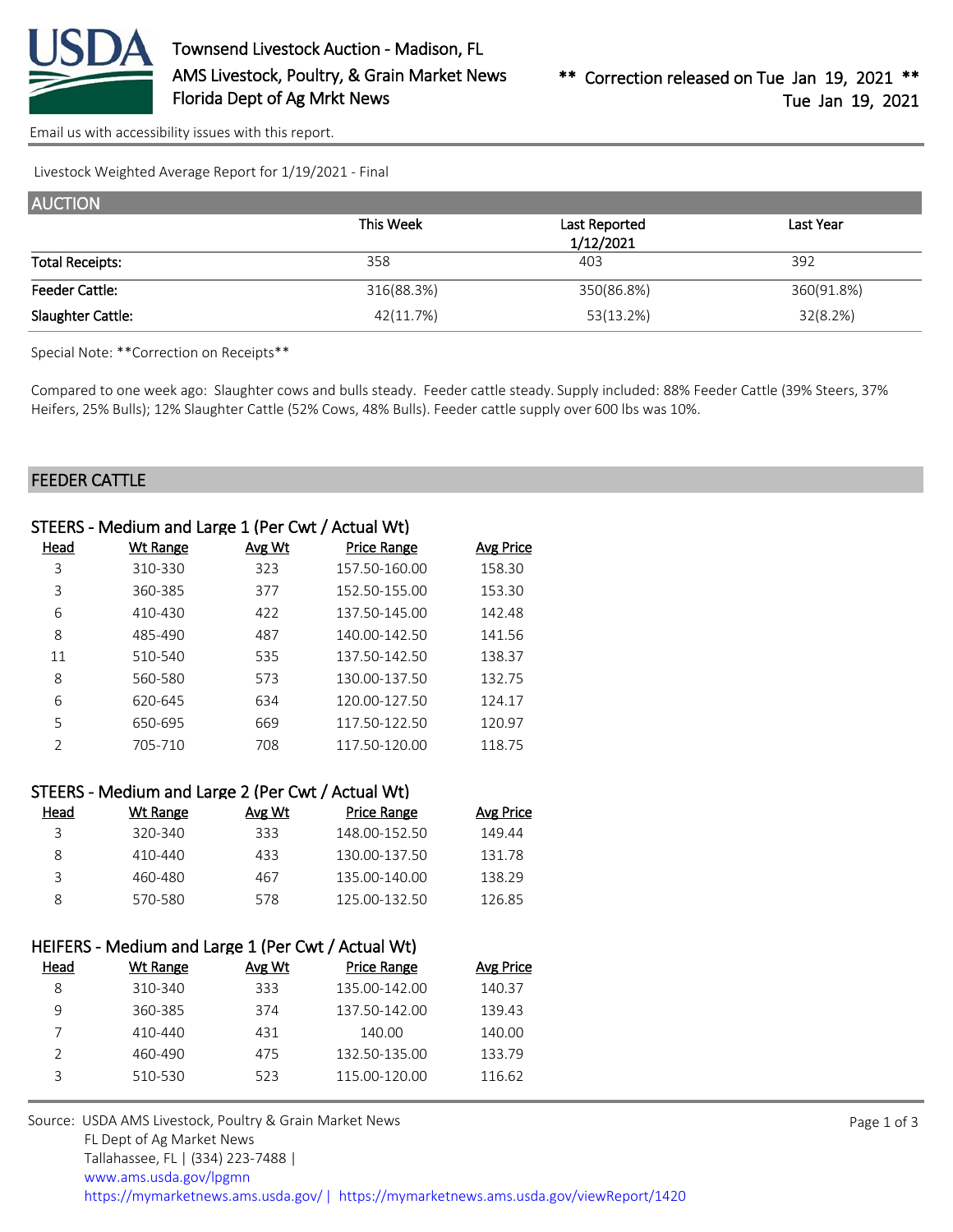

# Townsend Livestock Auction - Madison, FL AMS Livestock, Poultry, & Grain Market News Florida Dept of Ag Mrkt News

[Email us with accessibility issues with this report.](mailto:mars@ams.usda.gov?subject=508%20issue)

|   | 570-585 | 579  | 112.50-115.00 | 113 48 |
|---|---------|------|---------------|--------|
| Б | 605-630 | 611  | 105.00-110.00 | 108.33 |
|   | 650-655 | 653. | 110 00-112 50 | 111 25 |

# HEIFERS - Medium and Large 2 (Per Cwt / Actual Wt)

| Head | Wt Range | Avg Wt | Price Range   | Avg Price |
|------|----------|--------|---------------|-----------|
|      | 260-285  | 278    | 130.00-135.00 | 131.34    |
| 6    | 320-340  | 330    | 125.00-130.00 | 127.42    |
| 5    | 355-390  | 376    | 122.50-127.50 | 124.39    |
| 6    | 420-440  | 433    | 120.00-125.00 | 121.62    |
|      | 580-590  | 585    | 105.00-107.50 | 106.24    |

## BULLS - Medium and Large 1 (Per Cwt / Actual Wt)

| Head | Wt Range | Avg Wt | <b>Price Range</b> | Avg Price |
|------|----------|--------|--------------------|-----------|
| 3    | 260-290  | 280    | 160.00-167.50      | 162.32    |
| 10   | 310-340  | 334    | 157.50-162.50      | 158.43    |
| 7    | 360-390  | 386    | 145.00-150.00      | 145.67    |
| 8    | 420-440  | 426    | 132.50-137.50      | 135.29    |
| 4    | 460-485  | 473    | 132.50-137.50      | 134.93    |
| 3    | 520-540  | 533    | 132.50-137.50      | 134.13    |
| フ    | 560-580  | 570    | 127.00-130.00      | 128.47    |

### BULLS - Medium and Large 2 (Per Cwt / Actual Wt)

| <u>Head</u> | Wt Range | Avg Wt | Price Range   | <b>Avg Price</b> |
|-------------|----------|--------|---------------|------------------|
|             | 260-290  | 275    | 150.00-157.50 | 153.55           |
|             | 420-440  | 430    | 127 50-135 00 | 131 16           |

# SLAUGHTER CATTLE

|             | COWS - Boner 80-85% (Per Cwt / Actual Wt) |        |             |           |          |  |
|-------------|-------------------------------------------|--------|-------------|-----------|----------|--|
| <u>Head</u> | Wt Range                                  | Avg Wt | Price Range | Avg Price | Dressing |  |
|             | 1125-1560                                 | 1289   | 52.00-55.00 | 53.87     | Average  |  |
|             | 1235-1535                                 | 1385   | 57.00-59.00 | 58.11     | High     |  |

# COWS - Lean 85-90% (Per Cwt / Actual Wt)

| <b>Dressing</b> | Avg Price | <b>Price Range</b> | Avg Wt | Wt Range                        | Head |
|-----------------|-----------|--------------------|--------|---------------------------------|------|
| Average         | 45.29     | 44.00-48.00        | 1254   | 1145-1560                       | 6    |
|                 |           |                    |        |                                 |      |
|                 |           |                    |        | BULLS - 1 (Per Cwt / Actual Wt) |      |
| <b>Dressing</b> | Avg Price | <b>Price Range</b> | Avg Wt | Wt Range                        | Head |
| Average         | 79.79     | 77.00-85.00        | 1574   | 1210-2015                       |      |
| High            | 91.70     | 87.00-95.00        | 2072   | 2045-2105                       | 3    |
| Low             | 71.15     | 70.00-72.00        | 1337   | 1285-1415                       | 5    |